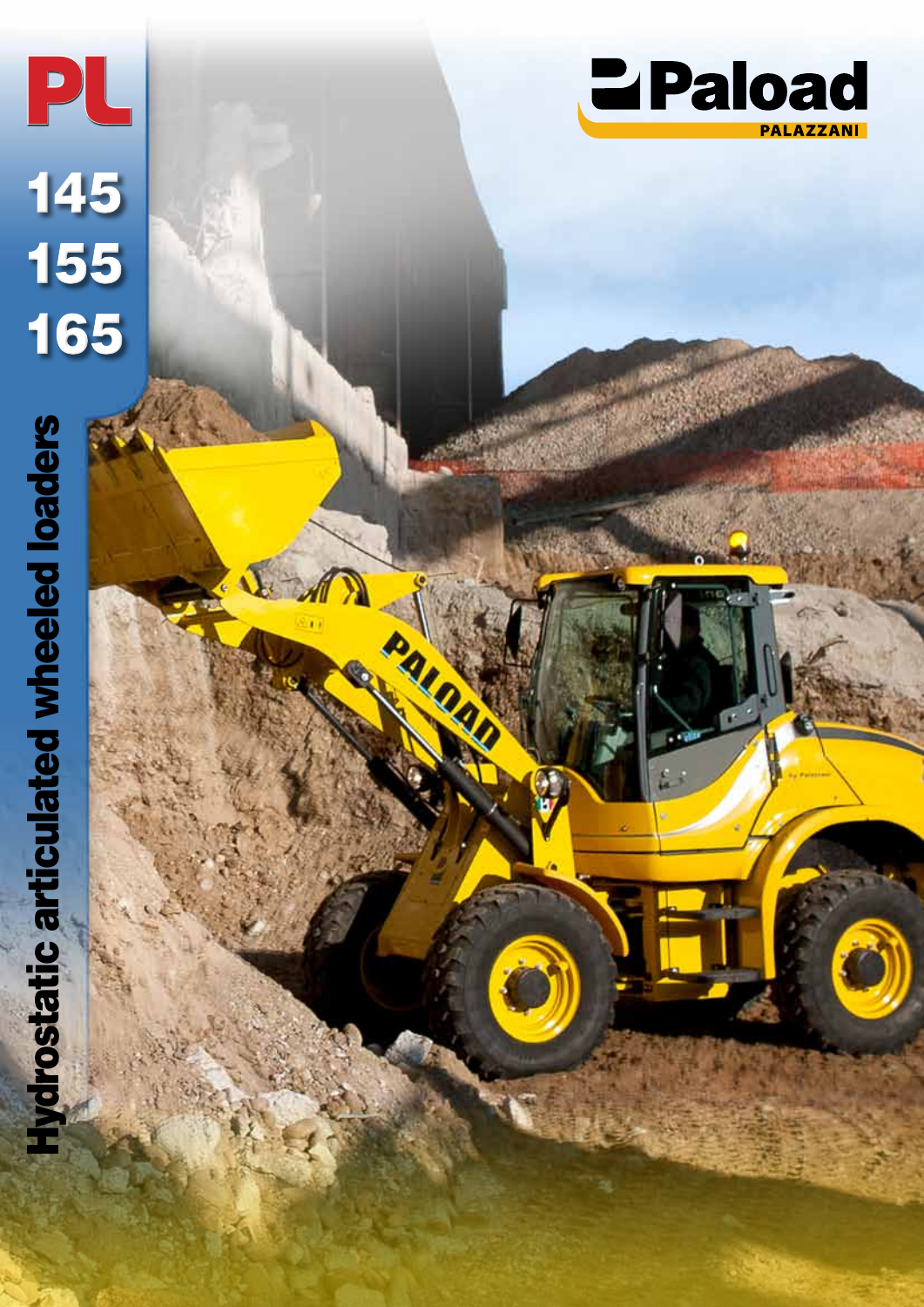*From ancient Palazzani Workshop to modern Palazzani Industrie S.p.A., over 70 years of history, made in Italy.* **since** *P<sub>alazzani Industrie S.p.A. trademarks* **Palone** *Palazzani Industrie S.p.A.*, **Palone** *Palazzani Industrie S.p.A. trademarks* **<b>Palone** *Palazzani Industrie S.p.A. trademarks* **Palone** *Palazzani Industrie S.p.A. t***</sub>** 

AIDAD

**Paload,** earth moving machines division. **Palift,** self-propelled aerial access platforms.

 $.6<sub>0</sub>$ 

**The F** 

 $\bullet$ .



**1935**

**SSON** 

G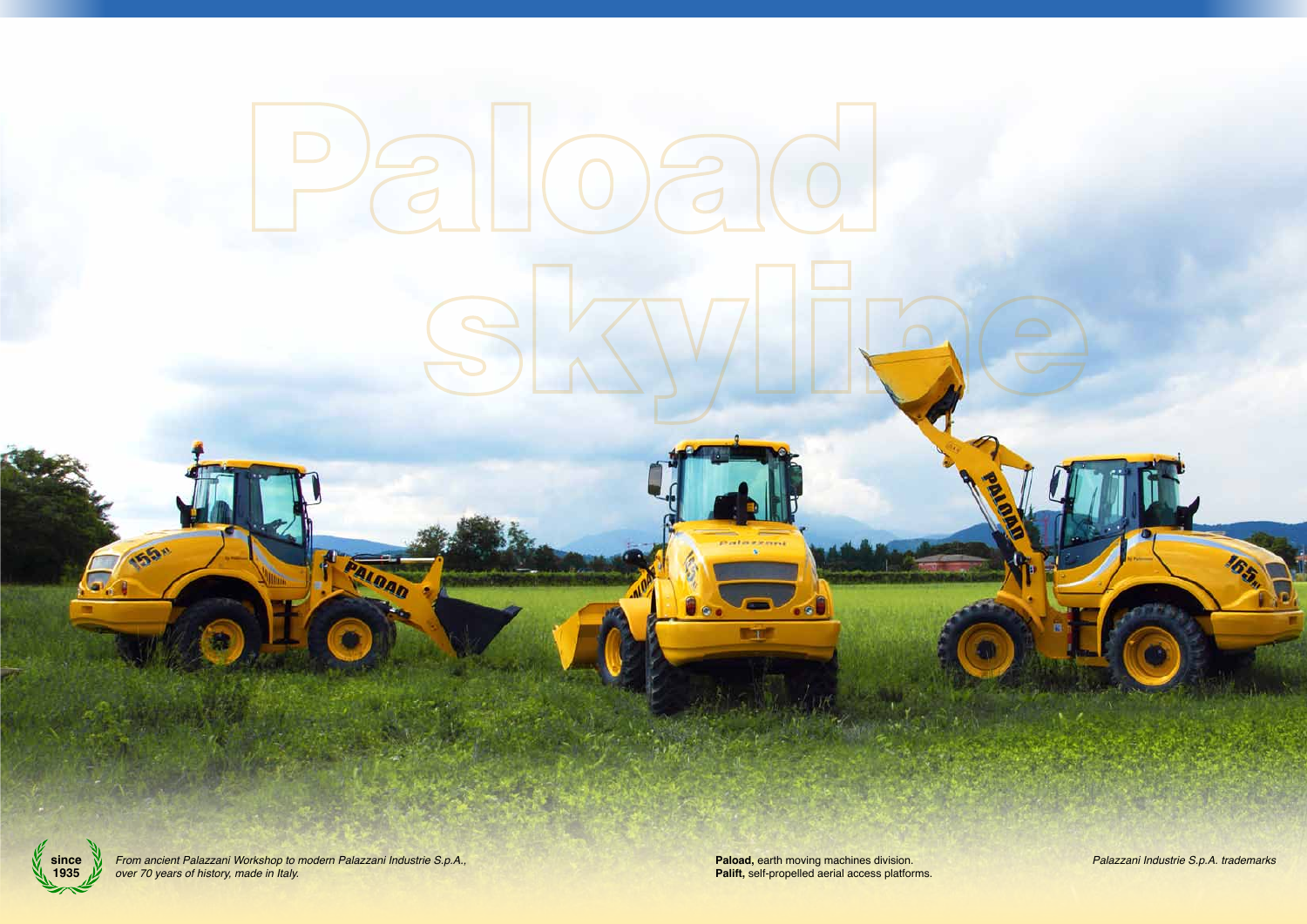**Side windows**

ъ

hy Palazzan

180° opening, aligned with high resi stance automatic connections. Optimal air circulation in the cabin

### **Skyline cabin**

Skyline cabin with paved full-integrated cell, mounted on antivibration devices to provide first rate acoustic isolation. Wide glasses, window on the roof. High comfort, wide visibility

**Servocontrol**

With multifunctional joystick (equipments and speed controlling), to well operate and leave the operator left hand always free at the steering wheel

#### **"Z" Loader**

تحدد

High output, with radiator in alluminium with tiled masses, for easy cleaning (optional fan drive + reverse)

Kinematism of new generation, high unloading height, high bucket excursion, strong lifting and breakout force. New profile buckets for high penetration and capacity. Standard anti-usury steel blades

**Access door** The widest door of its category. 2 sides opening

onight

# PL Hydrostatic articulated wheeled loaders Skyline145

**Levelling** Mechanic with standard hydraulic floating system

## **Trasmission**

Hydrostatic transmission "Bosch Rexroth" with high pushing performances. Multispeed selection by Carraro, with max speed from 31 km/h (PL 145) and 40 km/h (PL 155 PL 165)

#### **Brakes**

With multiple disks in oil bath, on front axle acting on 4 wheels, with brake pump hydraulically operating (on PL 155 and PL 165)

#### **Cooling system**

#### **Seat**

With triple adjustment: longitudinal, vertical and lumbar. Progressive spring, adjusting armrests and integrated joystick holder (optional pneumatic version)

**Axles**

Carraro axles with proportional self-locking, acting on front and rear axles. Rear oscillating axle

155

165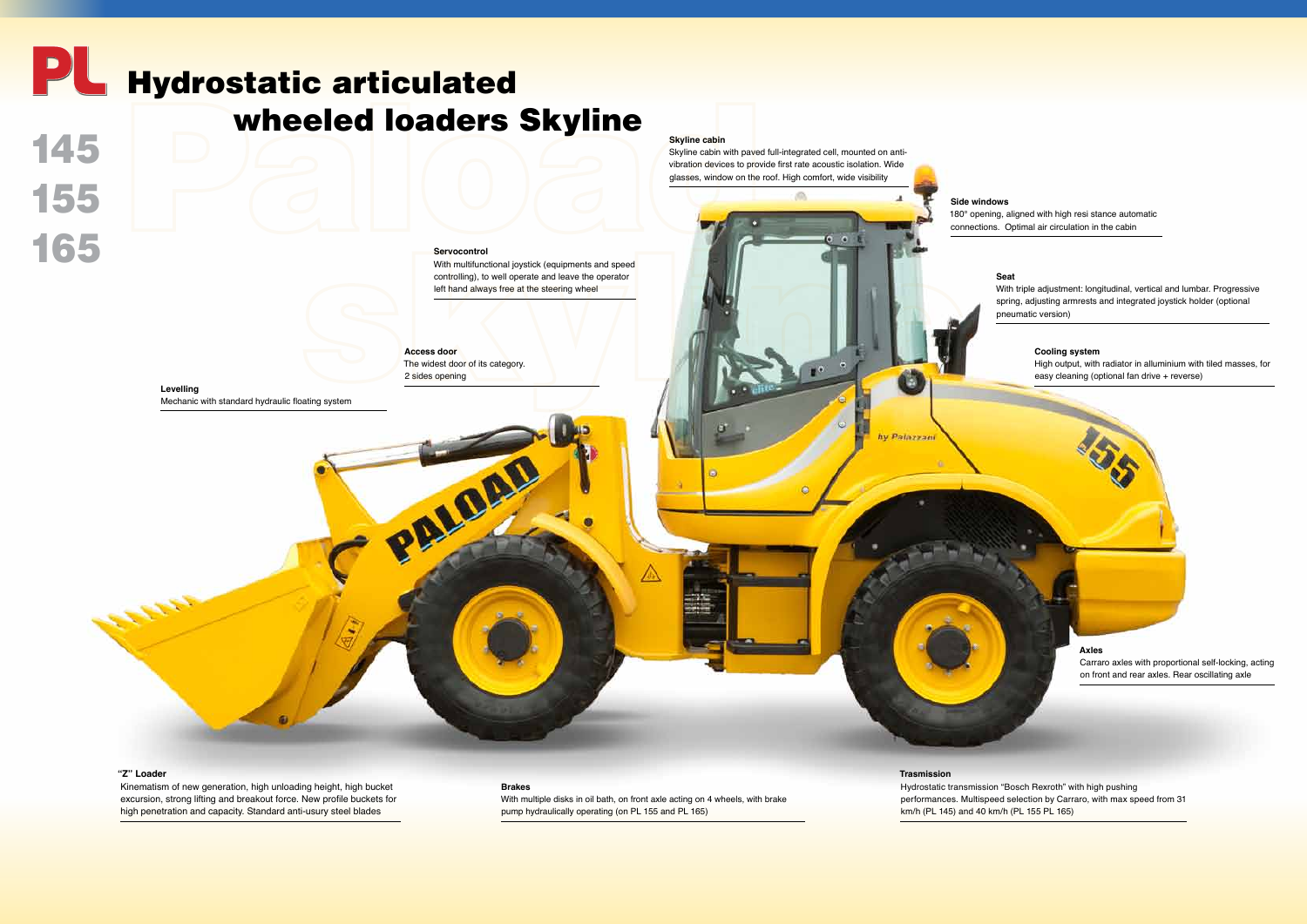1 SKYLINE cabin - wide glasses - ergonomic controls multifunctional seat and joystick with independent regulations - glasses with opening and unlocking from inside. Brake pedal with integrated hydraulic INCHING function

Window on the roof

Hydaulic quick bucket connection with no kinematism alteration and performances loss

6 **Electric system, air filter in cabin, heating system and air con**ditioning predisposition are concentrated on the right side of the cabin for easy maintenance

Integral bonnet with rear opening and detachable side panels. All filters and oil level indicators are positioned under the bonnet for easy maintenance. Oil tank positioned over the pumps to avoid cavitation. High capacity integrated filter

Big central articulation, transmission shaft protected inside the chassis, hydraulic hoses conected by fittings on central plate to avoid damages

Standard cabin

Elite cabin



![](_page_3_Picture_1.jpeg)

![](_page_3_Picture_7.jpeg)

![](_page_3_Picture_8.jpeg)

![](_page_3_Picture_9.jpeg)

![](_page_3_Picture_2.jpeg)

![](_page_3_Picture_3.jpeg)

![](_page_3_Picture_4.jpeg)

![](_page_3_Picture_5.jpeg)

![](_page_3_Picture_6.jpeg)